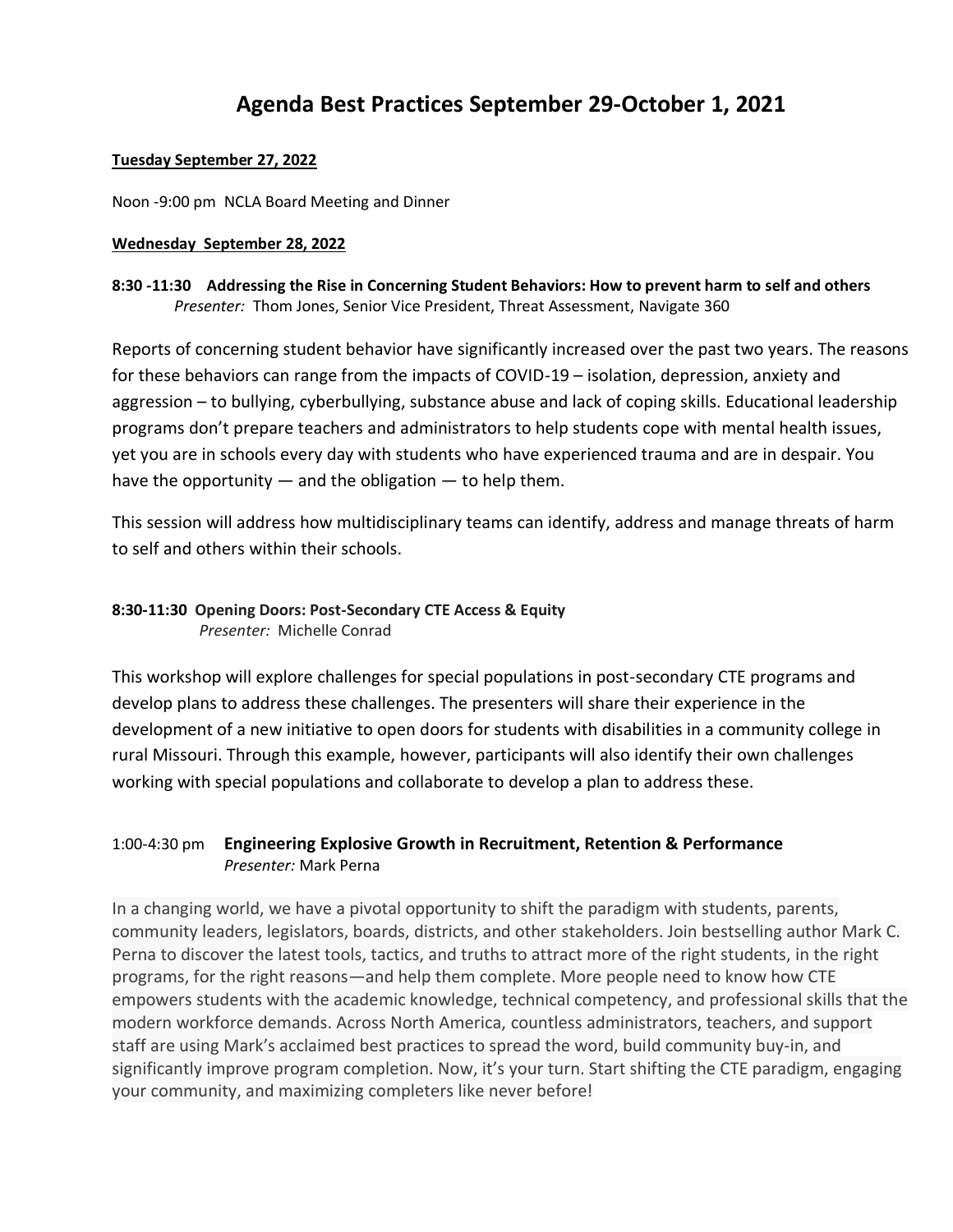## 1:00-4:00 pm **Tour of Cape Tech**

Cape Cod Regional Technical High is conveniently located in Harwich, Massachusetts a quarter of a mile from exit 82 off Route 6 at 351 Pleasant Lake Avenue. Established in 1975, the district recently entered their new facility at the same location for the 2020-2021 school year. The new Cape Cod Tech was designed around an academy model to serve 650 students within five academies: Freshmen: Transportation, Construction, S.T.E.A.M., and Hospitality, Health & Human Services. Students have the following fifteen programs to choose from: Auto Technology, Marine Services Technology, Auto Collision & Repair, HVAC, Plumbing, Carpentry, Electrical, Horticulture, Information Technology, Engineering Technology, Design & Visual Communication, Culinary Arts, Cosmetology. Health Technologies, and Dental Assisting. The new project enhanced the campus as well with two new fields, bleacher/ pressbox, concession building, and new track. In partnership with the Massachusetts School Building Authority (MSBA), Cape Cod Regional Technical High School has been equipped to deliver twenty-first century technical education to students from Provincetown to Mashpee for the next fifty years and beyond.

## 5:30 -6:30 **Welcome event- Sponsored by Lincoln Electric**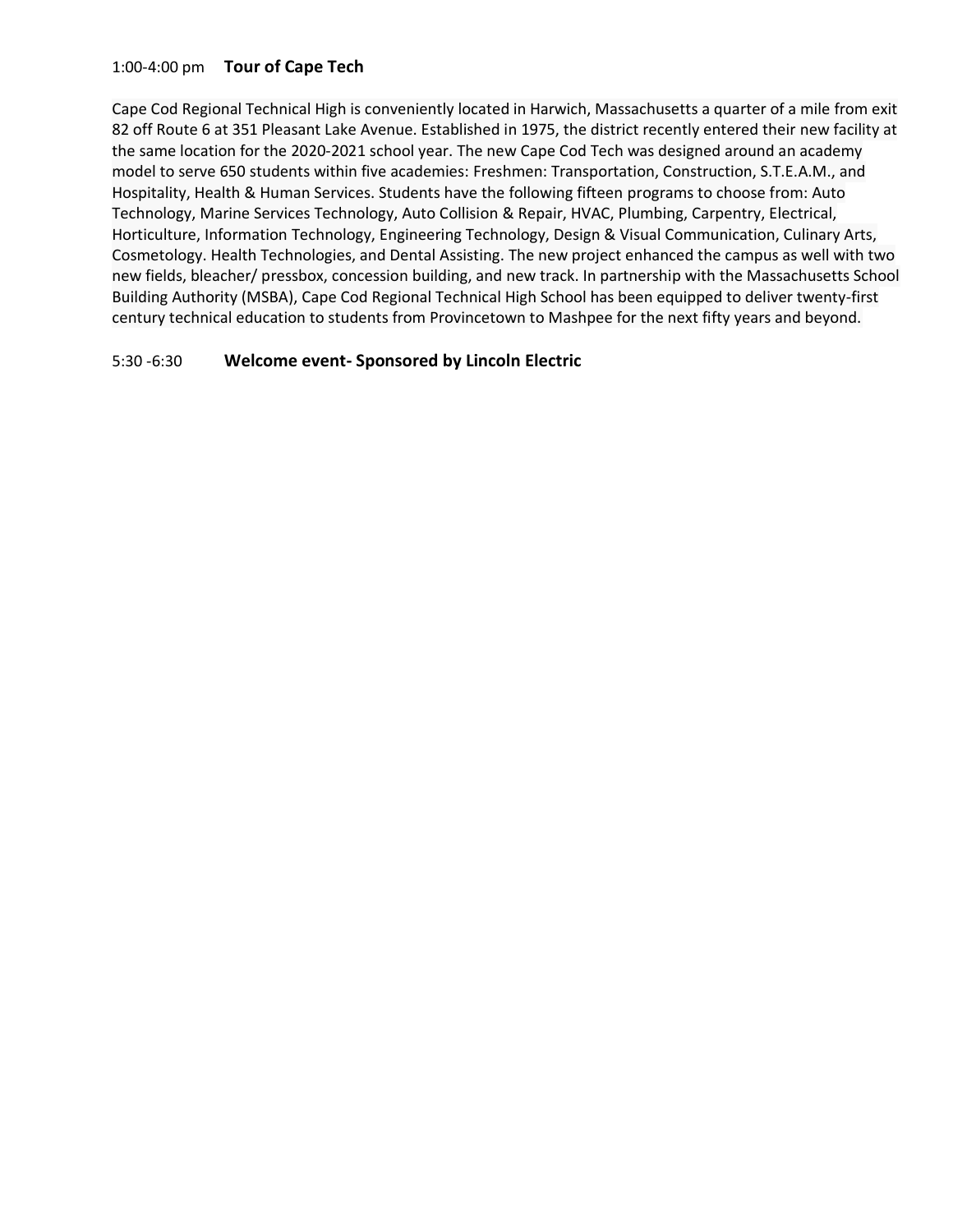### **Thursday September 29, 2022**

7:00 -8:00 am Continental Breakfast

## 8:00 am **General Session-Sponsored by: Microburst Learning**

Keynote: Presenter: Jill Siler

#### **Thrive Through the Five: Leading Through Challenging Times**

These past two years, in the midst of a global pandemic, have brought about some of the most challenging work in education – whether in leading through shifting and complex information or in teaching in a multitude of ever-changing learning environments. While the work we do as leaders is incredible, it is not without cost. Dr. Jill Siler, former superintendent and author of *Thrive Through the Five: Practical Truths to Powerfully Lead through Challenging Times* will share strategies to not just survive difficult seasons, but to truly thrive!

- 9:45-10:45 5 Breakouts –
- 10:45-11:15 *Exhibitor visitation and refreshment break*
- 11:15-12:15 5 Breakouts –
- 12:30-2:15 **Lunch and General Session: Sponsored by: MBA Research**

Keynote: Presenter: John Mulcahy

#### **CTE and the Pursuit of a More Perfect Union**

We live in challenging times, times that call for a more robust education system suited to providing all learners with the skills they need in order to pursue the careers they want. CTE can and must play a more prominent role in American education. It is only by doing so that we can address long standing issues of inequality and poverty. The answer to much of what ails society, in general, and education, in particular, is an education system focused on careers.

John is passionate about telling the story of the value and importance of CTE. His presentations include a strong helping of educational statistics mixed with humor and inspiration. Audiences love the fact that he provides them with the facts they need to "make the case" for expanding access and opportunity in CTE. He makes a strong case for ensuring that *all learners* in America have access to quality CTE programs.

#### $2:30 - 3:30$  5 Breakouts –